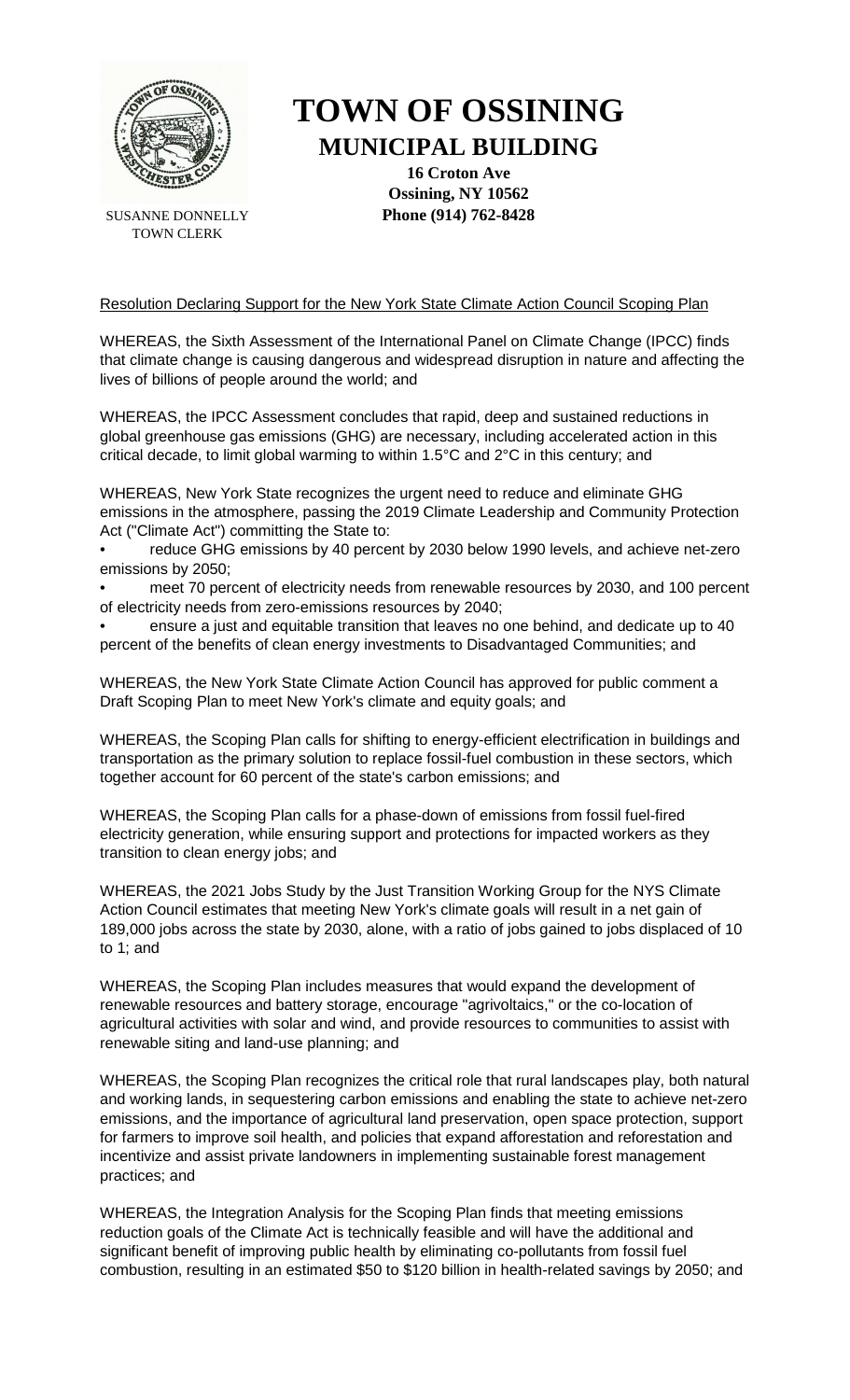WHEREAS, according to NYSERDA, over half of what New Yorkers currently spend on energy leaves New York, mostly for fossil fuels; and

WHEREAS, our communities would be better served by keeping energy spending primarily within the local economy; now, therefore be it

RESOLVED, the Town of Ossining affirms the critical importance of meeting the emissions and equity goals of the Climate Act, which will help mitigate dangerous warming while delivering the additional benefits of improving public health, economic opportunities, agricultural land open space protection, and quality of life for the people of Westchester County; and, be it further

RESOLVED, the Town of Ossining declares its support for prohibiting an expansion of fossil fuel infrastructure, which contradicts the goals of the Climate Act, and for transitioning to efficient electricity-based solutions for buildings and transportation; and be it further

RESOLVED, the Town of Ossining supports a planning process for a managed transition of the utility gas system that maintains affordable, safe, and reliable utility service and protects lowand moderate-income households from an undue burden in the transition; and be it further

RESOLVED, the Town of Ossining supports the recommendations of the Scoping Plan for advanced building codes that will improve the energy efficiency of new buildings, creating healthier living and work environments while reducing monthly energy costs; and be it further

RESOLVED, the Town of Ossining supports the recommendations of the Scoping Plan to phase in code requirements prohibiting on-site combustion of fossil fuels in new buildings over a 2024- 2027 period; and, be it further

RESOLVED, the Town of Ossining calls on the Climate Action Council to include in the Scoping Plan the necessary policies and support to help owners of existing buildings improve energy efficiency and transition to zero-emissions equipment, ensuring cost parity with fossil systems, with incentives and financing assistance as necessary; and, be it further

RESOLVED, the Town of Ossining supports Scoping Plan recommendations that make electric vehicles more affordable relative to gas-powered vehicles, and expand fast-charging infrastructure; and, be it further

RESOLVED, the Town of Ossining urges the Climate Action Council to include in the Scoping Plan recommendations to expand assistance for all-electric municipal transit systems; and, be it further

RESOLVED, the Town of Ossining further urges the New York State Department of Environmental Conservation and NYSERDA to immediately launch a sustained statewide public education and information campaign on the benefits of a clean energy economy and climatefriendly choices by consumers of heating and cooling systems, transportation, and products and appliances; and, be it further

RESOLVED, the Town of Ossining shall forward copies of this resolution to the Commissioner of the NYS Department of Environmental Conservation, President of NYSERDA, Chair of the NYS Public Service Commission, the NYS Climate Action Council, and Members of the State Senate and Assembly representing the Town of Ossining.

| <b>STATE OF NEW YORK</b>     |      |
|------------------------------|------|
| <b>COUNTY OF WESTCHESTER</b> | - SS |
| TOWN OF OSSINING             |      |

I, Susanne Donnelly, Town Clerk of the Town of Ossining, Westchester County, New York, DO HEREBY CERTIFY, that I have compared the foregoing with the original resolution adopted by the Town Board at a meeting held on the 10th day of May, 2022 and that the foregoing is a true and correct copy of the original thereof. I DO FURTHER CERTIFY that Supervisor Dana Levenberg, and Councilmembers Elizabeth Feldman, Angelo A. Manicchio, and Jennifer Fields-Tawil were present at such meeting.